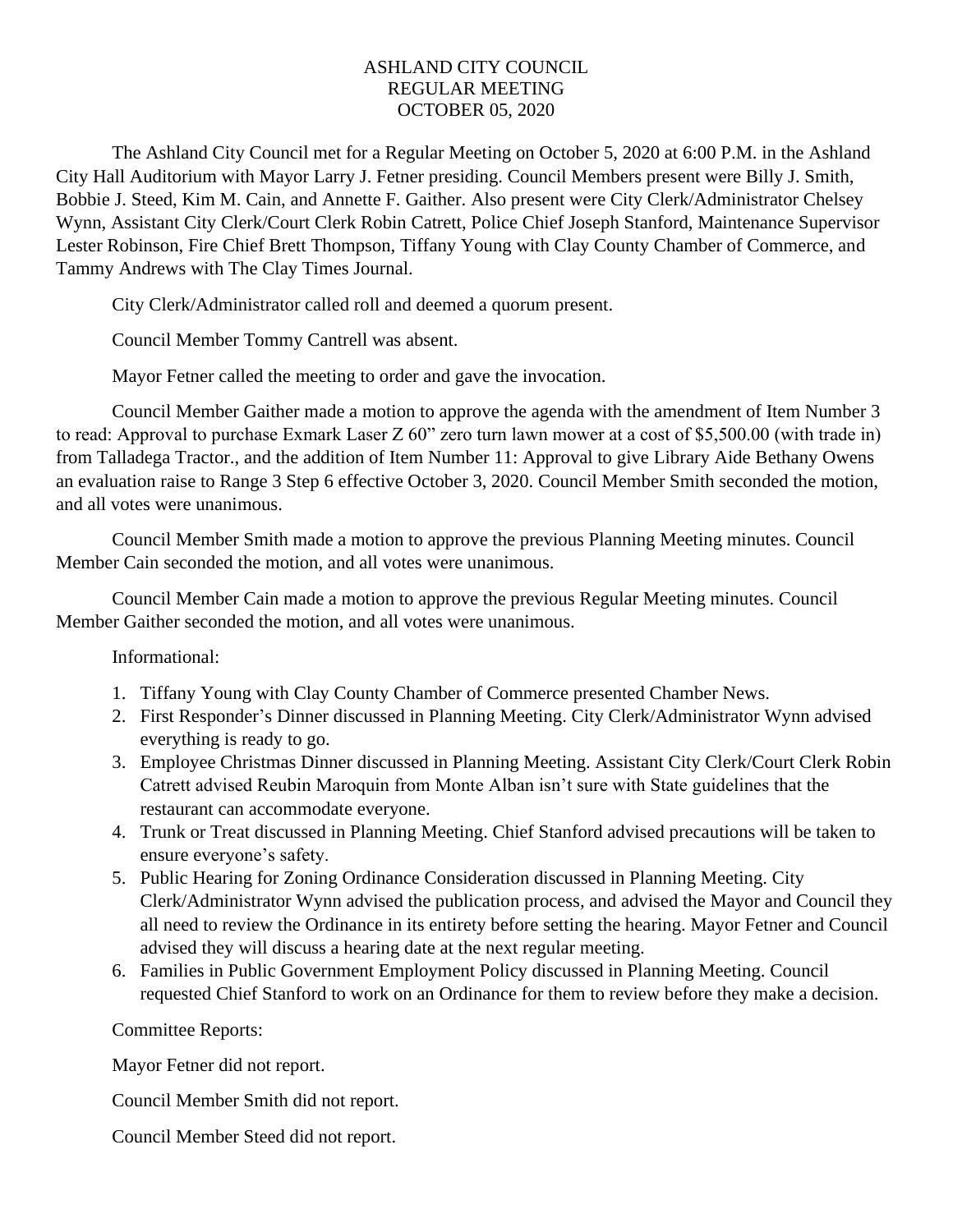Council Member Cain requested permission to decorate the City Square for the fall season. All Council Members agreed to Council Member Cain's request.

Council Member Gaither advised Council Member Cain, Maintenance Supervisor Robinson, and herself will be going to pick out a real Christmas Tree for the City soon.

Fire Chief Thompson advised the Fire Department responded to an equipment fire Sunday, October 4, 2020.

Police Chief Stanford advised the evaluation-based raises on the agenda are well deserved.

Maintenance Supervisor Robinson advised the last Right of Way cutting for the year is currently being completed, and the Adam's property demolition completed by CM Kerr on behalf of the property owners has been completed.

City Clerk/Administrator Wynn reported the Covid-19 reimbursement is pending information from Ashland Water Authority and East Central Gas. City Clerk/Administrator Wynn advised Mrs. Mattie Bell will be celebrating her 94<sup>th</sup> Birthday this Saturday, October 11, 2020 at 3 P.M. with a drive by event, Mayor Fetner did a proclamation in her honor. City Clerk/Administrator Wynn advised she has been asked to be on an Opportunity Alabama Board for a 6-8-week period concerning Coviid-19 and Clay County working together on issues. City Clerk/Administrator Wynn also requested Mayor Fetner and Council Member to give her an address listing for the Swearing-in Ceremony invitation.

New Business:

Council Member Smith made a motion to approve the bills received since the last council meeting in the amount of \$8,421.96. Council Member Cain seconded the motion, and all votes were unanimous.

Council Member Gaither made a motion approving to declare 48" Exmark zero turn lawn mower and 60" Z920M John Deer zero turn lawn mower as surplus as they are no longer needed for municipal purposes (to be traded towards purchase of new mower). Council Member Cain seconded the motion, and all votes were unanimous.

Council Member Cain made a motion approving to purchase Exmark Laser Z 60" zero turn lawn mower at a cost of \$5,500.00 (with trade-in) from Talladega Tractor. Council Member Gaither seconded the motion, and all votes were unanimous.

Council Member Cain made a motion approving the agreement with JSU Center for Applied Forensics and the City of Ashland with an annual cost of \$1,250.00. Council Member Gaither seconded the motion, and all votes were unanimous.

Council Member Gaither made a motion approving to give Maintenance Supervisor Lester Robinson an evaluation-based raise to Range 19 Step 5 effective October 3, 2020. Council Member Cain seconded the motion, and all votes were unanimous.

Council Member Cain made a motion approving to remove Senior Equipment Operator Phillip Stinson from probation and give him a 1-step raise to Range 9 Step 6 effective October 6, 2020. Council Member Gaither seconded the motion, and all votes were unanimous.